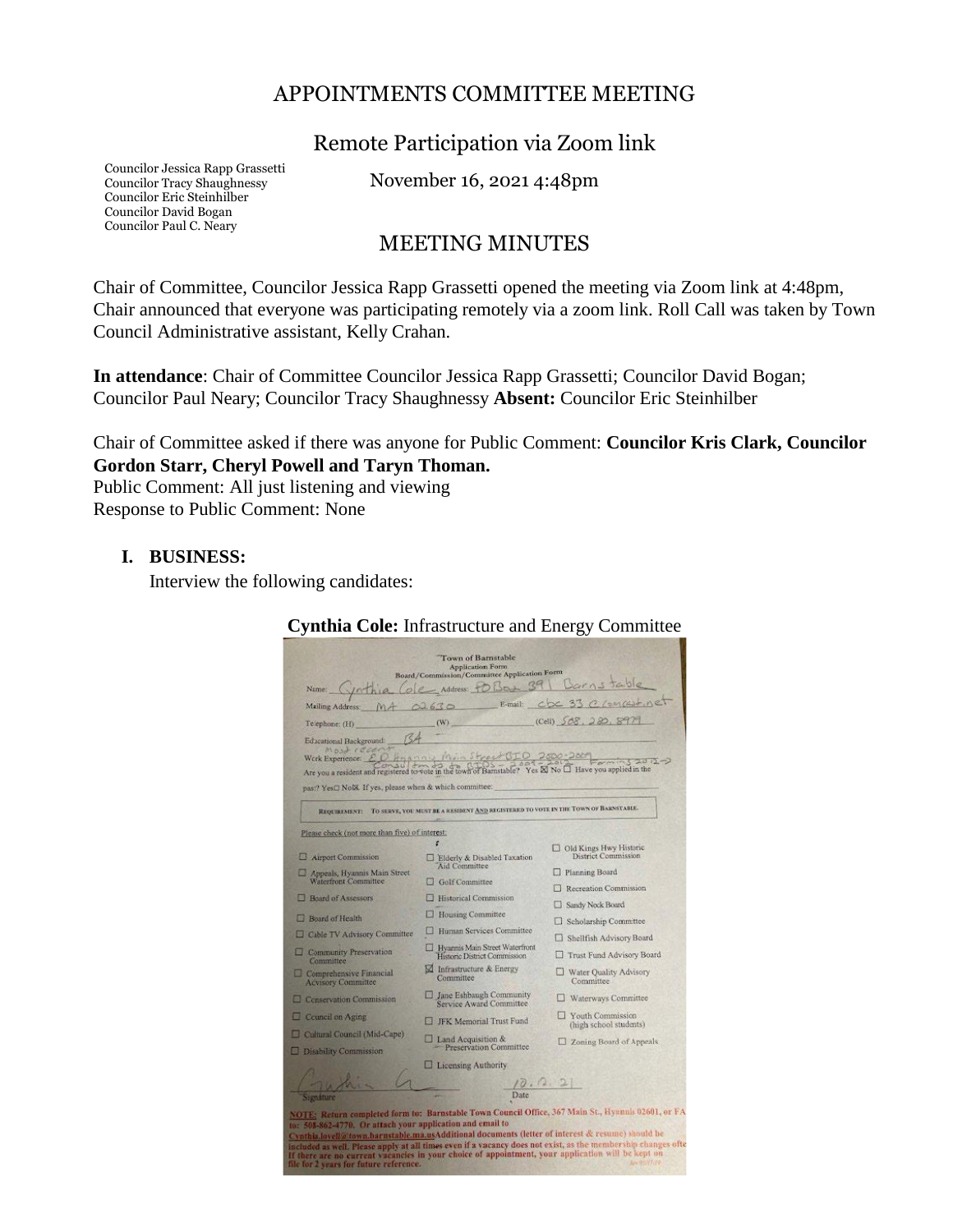# **Steve Waller:** Infrastructure and Energy Committee

| <b>Town of Barnstable</b><br><b>Application Form</b>                                         |                                                                                               |  |  |
|----------------------------------------------------------------------------------------------|-----------------------------------------------------------------------------------------------|--|--|
|                                                                                              | <b>Board/Commission/Committee Application Form</b>                                            |  |  |
| Name: Stephen Waller MD                                                                      | Address: 125 Blantyre Avenue, Centerville 02632                                               |  |  |
|                                                                                              | Mailing Address: same year-round resident E-mail: stevegwaller@gmail.com                      |  |  |
|                                                                                              |                                                                                               |  |  |
|                                                                                              | Educational Background: Doctorate degree in medicine and in optometry, masters in eye         |  |  |
| physiology                                                                                   |                                                                                               |  |  |
|                                                                                              | Work Experience: 30+ years USAF officer, med school full professor in public health           |  |  |
| Are you a resident and registered to vote in the town of Barnstable? YesX No $\Box$ Have you |                                                                                               |  |  |
| applied in the                                                                               |                                                                                               |  |  |
| past? Yes $\square$ NoX If yes, please when & which committee:                               |                                                                                               |  |  |
|                                                                                              |                                                                                               |  |  |
|                                                                                              | REQUIREMENT: TO SERVE, YOU MUST BE A RESIDENT AND REGISTERED TO                               |  |  |
| VOTE IN THE TOWN OF BARNSTABLE.                                                              |                                                                                               |  |  |
| Please check (not more than five) of interest:                                               |                                                                                               |  |  |
| □ Airport Commission                                                                         | $\Box$ Infrastructure & Energy Committee                                                      |  |  |
|                                                                                              | □ Appeals, Hyannis Main Street □ Jane Eshbaugh Community Service Award Committee              |  |  |
| <b>Waterfront Committee</b>                                                                  | □ JFK Memorial Trust Fund                                                                     |  |  |
| $\Box$ Board of Assessors                                                                    | X Land Acquisition & Preservation Committee                                                   |  |  |
| X Board of Health                                                                            | $\Box$ Licensing Authority                                                                    |  |  |
| Cable TV Advisory Committee                                                                  | □ Old Kings Hwy Historic District Commission                                                  |  |  |
| □ Community Preservation                                                                     | $\Box$ Planning Board                                                                         |  |  |
| Committee                                                                                    | Recreation Commission                                                                         |  |  |
| $\Box$ Comprehensive Financial                                                               | □ Sandy Neck Board                                                                            |  |  |
| <b>Advisory Committee</b>                                                                    | □ Scholarship Committee                                                                       |  |  |
| $\Box$ Conservation Commission                                                               | □ Shellfish Advisory Board                                                                    |  |  |
| $\Box$ Council on Aging                                                                      | □ Trust Fund Advisory Board                                                                   |  |  |
| □ Cultural Council (Mid-Cape)                                                                | X Water Quality Advisory Committee                                                            |  |  |
| $\Box$ Disability Commission                                                                 | $\Box$ Youth Commission (high school students)                                                |  |  |
| $\Box$ Elderly & Disabled Taxation                                                           | $\Box$ Zoning Board of Appeals                                                                |  |  |
| Aid Committee                                                                                |                                                                                               |  |  |
| $\Box$ Golf Committee                                                                        |                                                                                               |  |  |
| $\Box$ Historical Commission                                                                 |                                                                                               |  |  |
| □ Housing Committee                                                                          |                                                                                               |  |  |
| □ Human Services Committee                                                                   |                                                                                               |  |  |
| □ Hyannis Main Street Waterfront                                                             |                                                                                               |  |  |
| <b>Historic District Commission</b>                                                          |                                                                                               |  |  |
|                                                                                              |                                                                                               |  |  |
| Stephen Waller, MD                                                                           | 15 Oct 2021                                                                                   |  |  |
| Signature                                                                                    | Date                                                                                          |  |  |
|                                                                                              | NOTE: Return completed form to: Barnstable Town Council Office, 367 Main St., Hyannis         |  |  |
| 02601, or FAX                                                                                |                                                                                               |  |  |
| to: 508-862-4770. Or attach your application and email to                                    |                                                                                               |  |  |
| Cynthia.lovell@town.barnstable.ma.us .Additional documents (letter of interest & resume)     |                                                                                               |  |  |
|                                                                                              | should beincluded as well. Please apply at all times even if a vacancy does not exist, as the |  |  |
|                                                                                              | membership changes often. If there are no current vacancies in your choice of appointment,    |  |  |
|                                                                                              | your application will be kept on file for 2 years for future reference. Rev 05/17/19          |  |  |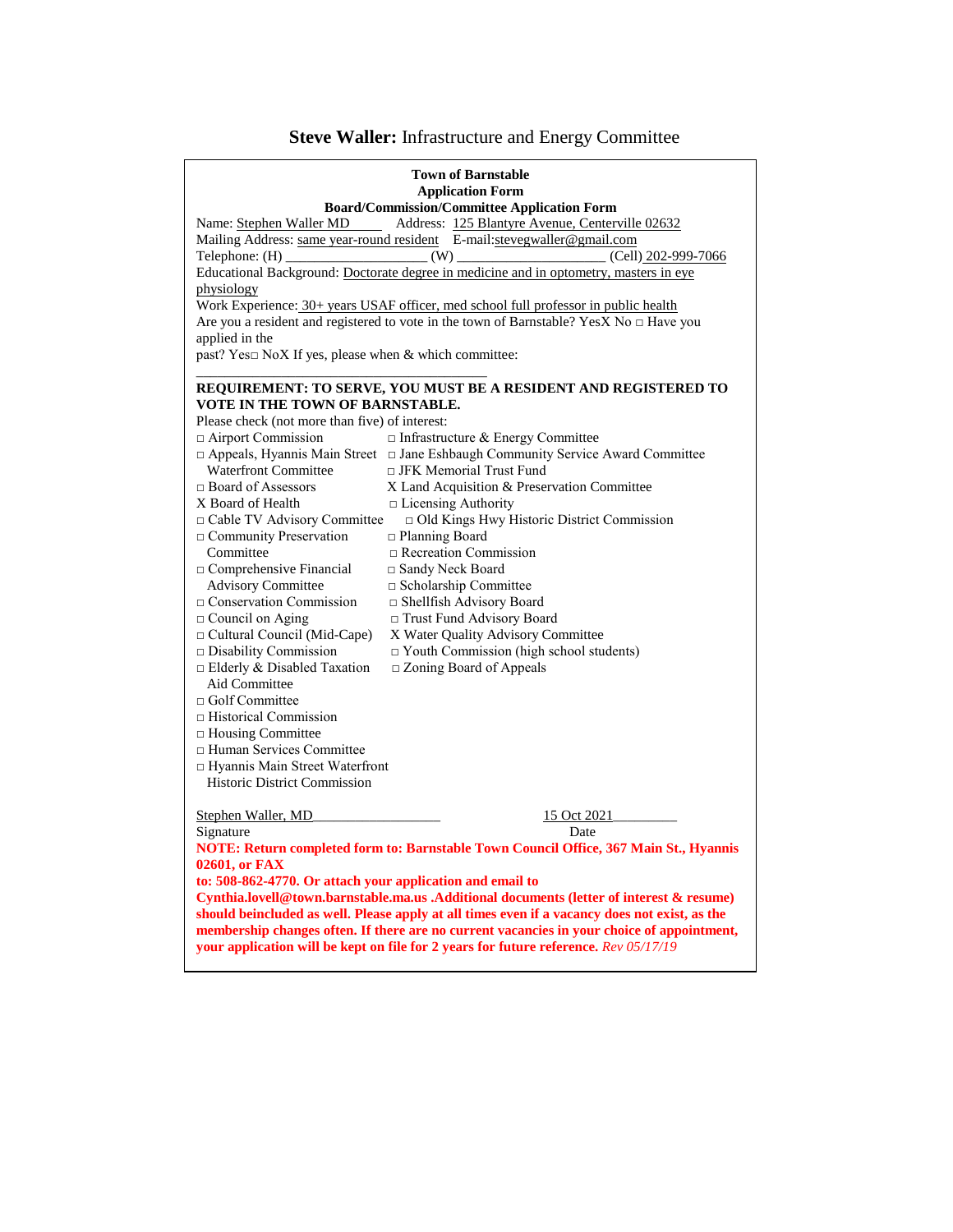#### **Kathryn Hautanen:** Infrastructure and Energy Committee

| <b>Town of Barnstable</b>                                                                                                                                                                                           |                                                                                                         |  |  |  |
|---------------------------------------------------------------------------------------------------------------------------------------------------------------------------------------------------------------------|---------------------------------------------------------------------------------------------------------|--|--|--|
| <b>Application Form</b>                                                                                                                                                                                             |                                                                                                         |  |  |  |
| <b>Board/Commission/Committee Application Form</b><br>Address: 84 Governors Way, Barnstable, Ma 02630<br>Name: Kathryn Hautanen                                                                                     |                                                                                                         |  |  |  |
|                                                                                                                                                                                                                     | Mailing Address: 84 Governors Way, Barnstable, Ma 02630 E-mail: hautanen@alum.mit.edu                   |  |  |  |
| $\text{Telephone: (H)}$ (W)                                                                                                                                                                                         | $\frac{C}{1}$ (Cell) (510) 637-8278                                                                     |  |  |  |
|                                                                                                                                                                                                                     | Educational Background: B.S in Physics, Master in material science, Masters in nuclear engineering, MBA |  |  |  |
|                                                                                                                                                                                                                     | Work Experience: Intel Corp, Kaiser Permanente, Delottie Consulting, Waters Corporation                 |  |  |  |
| Are you a resident and registered to vote in the town of Barnstable? YesX No $\Box$ Have you applied in the<br>past? Yes□ NoX If yes, please when & which committee: _                                              |                                                                                                         |  |  |  |
|                                                                                                                                                                                                                     | REQUIREMENT: TO SERVE, YOU MUST BE A RESIDENT AND REGISTERED TO VOTE IN                                 |  |  |  |
| THE TOWN OF BARNSTABLE.                                                                                                                                                                                             |                                                                                                         |  |  |  |
| Please check (not more than five) of interest:                                                                                                                                                                      |                                                                                                         |  |  |  |
| $\Box$ Airport Commission                                                                                                                                                                                           | X Infrastructure & Energy Committee                                                                     |  |  |  |
|                                                                                                                                                                                                                     | $\Box$ Appeals, Hyannis Main Street $\Box$ Jane Eshbaugh Community Service Award Committee              |  |  |  |
| <b>Waterfront Committee</b>                                                                                                                                                                                         | □ JFK Memorial Trust Fund                                                                               |  |  |  |
| $\Box$ Board of Assessors                                                                                                                                                                                           | $\Box$ Land Acquisition & Preservation Committee                                                        |  |  |  |
| $\Box$ Board of Health                                                                                                                                                                                              | $\Box$ Licensing Authority                                                                              |  |  |  |
| □ Cable TV Advisory Committee □ Old Kings Hwy Historic District Commission                                                                                                                                          |                                                                                                         |  |  |  |
| □ Community Preservation                                                                                                                                                                                            | $\Box$ Planning Board                                                                                   |  |  |  |
| Committee                                                                                                                                                                                                           | Recreation Commission                                                                                   |  |  |  |
| □ Comprehensive Financial                                                                                                                                                                                           | □ Sandy Neck Board                                                                                      |  |  |  |
|                                                                                                                                                                                                                     |                                                                                                         |  |  |  |
| <b>Advisory Committee</b>                                                                                                                                                                                           | □ Scholarship Committee                                                                                 |  |  |  |
| $\Box$ Conservation Commission                                                                                                                                                                                      | □ Shellfish Advisory Board                                                                              |  |  |  |
| $\Box$ Council on Aging                                                                                                                                                                                             | □ Trust Fund Advisory Board                                                                             |  |  |  |
| $\Box$ Cultural Council (Mid-Cape)                                                                                                                                                                                  | $\Box$ Water Quality Advisory Committee                                                                 |  |  |  |
| Disability Commission                                                                                                                                                                                               | $\Box$ Youth Commission (high school students)                                                          |  |  |  |
| $\Box$ Elderly & Disabled Taxation                                                                                                                                                                                  | □ Zoning Board of Appeals                                                                               |  |  |  |
| Aid Committee                                                                                                                                                                                                       |                                                                                                         |  |  |  |
| $\Box$ Golf Committee                                                                                                                                                                                               |                                                                                                         |  |  |  |
| $\Box$ Historical Commission                                                                                                                                                                                        |                                                                                                         |  |  |  |
| □ Housing Committee                                                                                                                                                                                                 |                                                                                                         |  |  |  |
| □ Human Services Committee                                                                                                                                                                                          |                                                                                                         |  |  |  |
| □ Hyannis Main Street Waterfront                                                                                                                                                                                    |                                                                                                         |  |  |  |
| <b>Historic District Commission</b>                                                                                                                                                                                 |                                                                                                         |  |  |  |
| <b>Kathryn Hautanen</b>                                                                                                                                                                                             | November 11, 2021                                                                                       |  |  |  |
| Signature                                                                                                                                                                                                           | Date                                                                                                    |  |  |  |
|                                                                                                                                                                                                                     | NOTE: Return completed form to: Barnstable Town Council Office, 367 Main St., Hyannis 02601, or         |  |  |  |
| <b>FAX</b>                                                                                                                                                                                                          |                                                                                                         |  |  |  |
| to: 508-862-4770. Or attach your application and email to                                                                                                                                                           |                                                                                                         |  |  |  |
| Cynthia.lovell@town.barnstable.ma.usAdditional documents (letter of interest & resume) should be                                                                                                                    |                                                                                                         |  |  |  |
| included as well. Please apply at all times even if a vacancy does not exist, as the membership changes<br>often. If there are no current vacancies in your choice of appointment, your application will be kept on |                                                                                                         |  |  |  |
|                                                                                                                                                                                                                     |                                                                                                         |  |  |  |
| file for 2 years for future reference. Rev 05/17/19                                                                                                                                                                 |                                                                                                         |  |  |  |
|                                                                                                                                                                                                                     |                                                                                                         |  |  |  |

Chair of the Committee asked for a motion for a recommendation to the Infrastructure and Energy Committee; Councilor David Bogan made the recommendation of Kathryn Hautanen as a regular member to a term expiring 6/2024; this was seconded by Councilor Paul Neary. Administrative Assistant took a Roll Call vote.

**Councilor Jessica Rapp Grassetti Yes Councilor David Bogan Yes Councilor Tracy Shaughnessy Yes Councilor Paul Neary Yes**

.